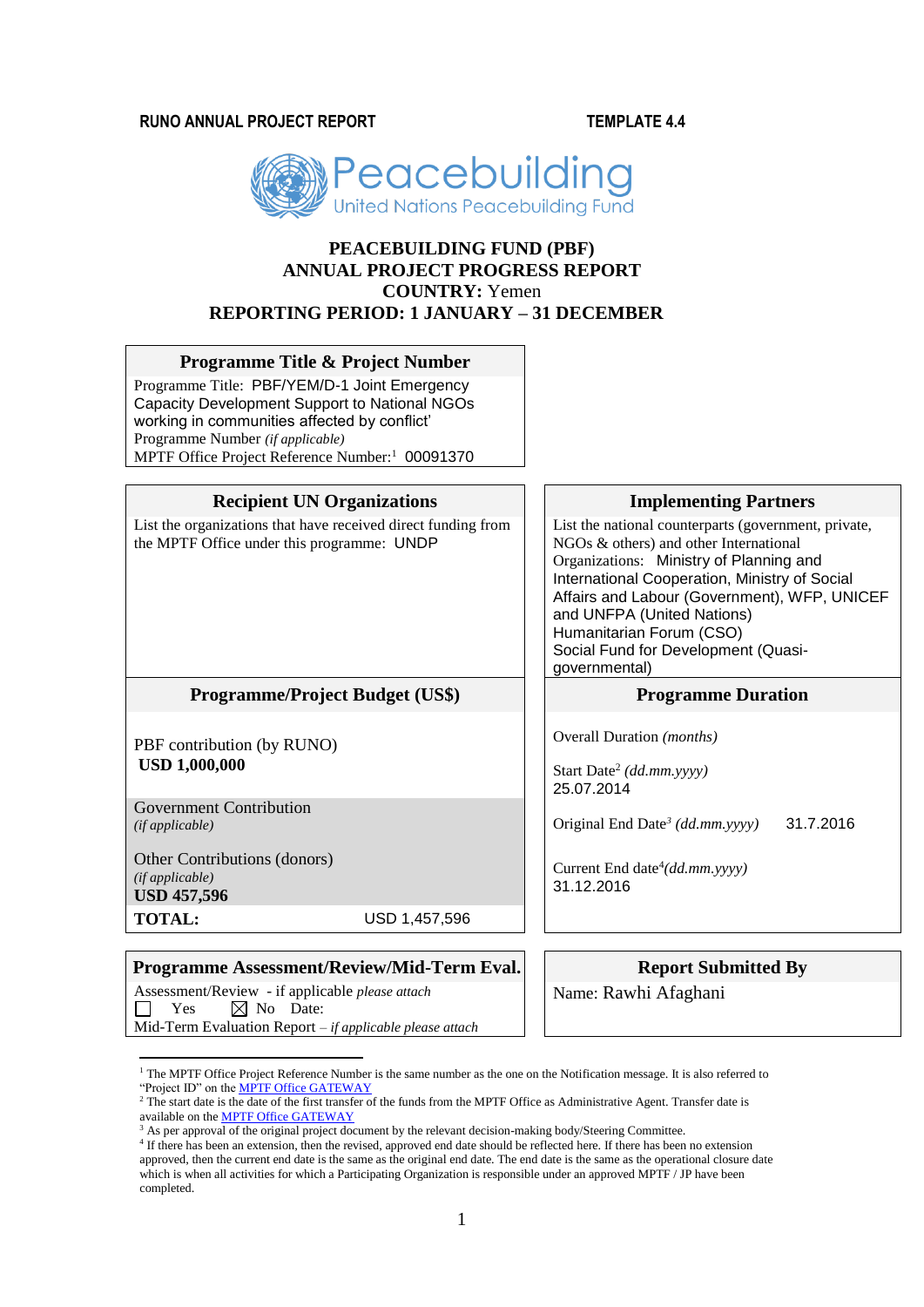Yes ⊠ No Date: Title: Project Manager Participating Organization (Lead): UNDP Email address: rawhi.afaghani@undp.org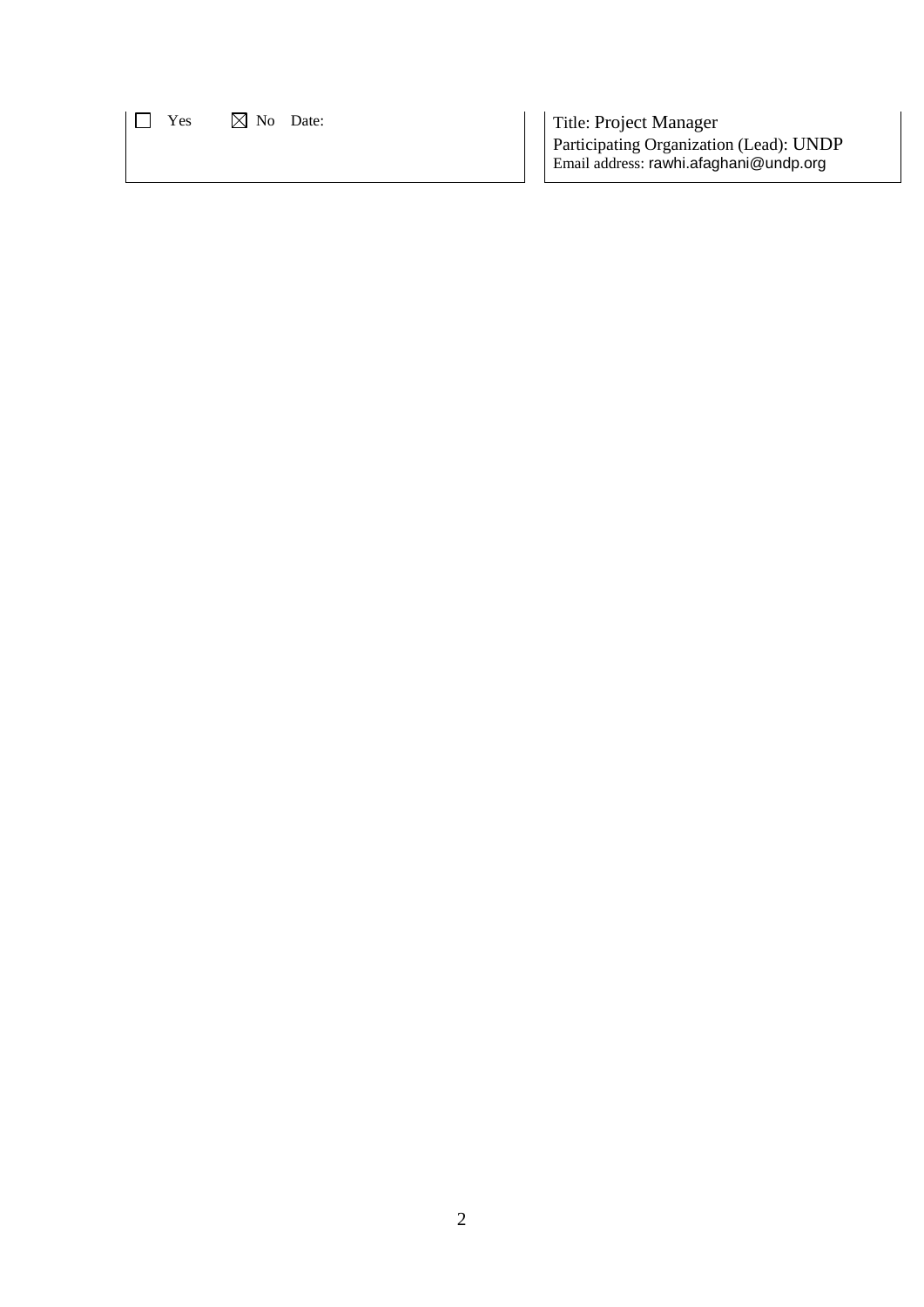# **PART 1 – RESULTS PROGRESS**

# **1.1 Assessment of the current project implementation status and results**

# **For PRF projects, please identify Priority Plan outcome and indicators to which this project is contributing:**

*Priority Plan Outcome to which the project is contributing.* Strengthened social cohesion at the subnational and community level increases resilience to conflict

*Priority Plan Outcome indicator(s) to which project is contributing.*  Indicator 1: Number of district authorities with peace and development plans with earmarked commitments to sectors identified as conflict triggers.

Indicator 2:Percentage of target population with positive perceptions of the roles of governorateand district-level administrations (disaggregated by target versus non-target districts, gender, age, marginalized group)

Indicator 3: Percentage of target population that has been consulted in the process of developing district peace and development plans (disaggregated by gender, age and marginalized groups)

**For both IRF and PRF projects, please rate this project's overall achievement of results to date:** on track

# **For both IRF and PRF projects, outline progress against each project outcome, using the format below. The space in the template allows for up to four project outcomes.**

**Outcome Statement 1:** Governorate Based NGOs (GB NGOs) in Yemen are sustainable, reliable and professional partners, for the Government of Yemen, UN agencies and international partners and thus increase the national capacity to: deliver aid to in need that cater to the distinct needs of men, woman, girls and boys in need.

# **Rate the current status of the outcome: on track**

# **Output progress**

*List the key outputs achieved under this Outcome in the reporting period (1000 character limit).Outputs are the immediate deliverables for a project.*

Output 1:

- Trained 66 NGOs (126 people in total) on conflict sensitive approaches to (i) humanitarian assistance, (ii) early recovery and (iii) conflict-sensitive development.

- Assessment of 155 NGOs in the six targeted governorates to identify the most qualified/active NGOs and their needs for training.

- Produced and tested training manuals on the three thematic areas.

Output 2:

- Received 52 grant applications and awarded 12 small grants in the targeted governorates for the sum of \$74,257.00

Output 3:

- The online pool has been designed, built and lunched (http://www.yngosonlinepool.org/ar/). Output 4:

- Project planning and budgeting has been finalized and all needed staff hired, while monitoring is ongoing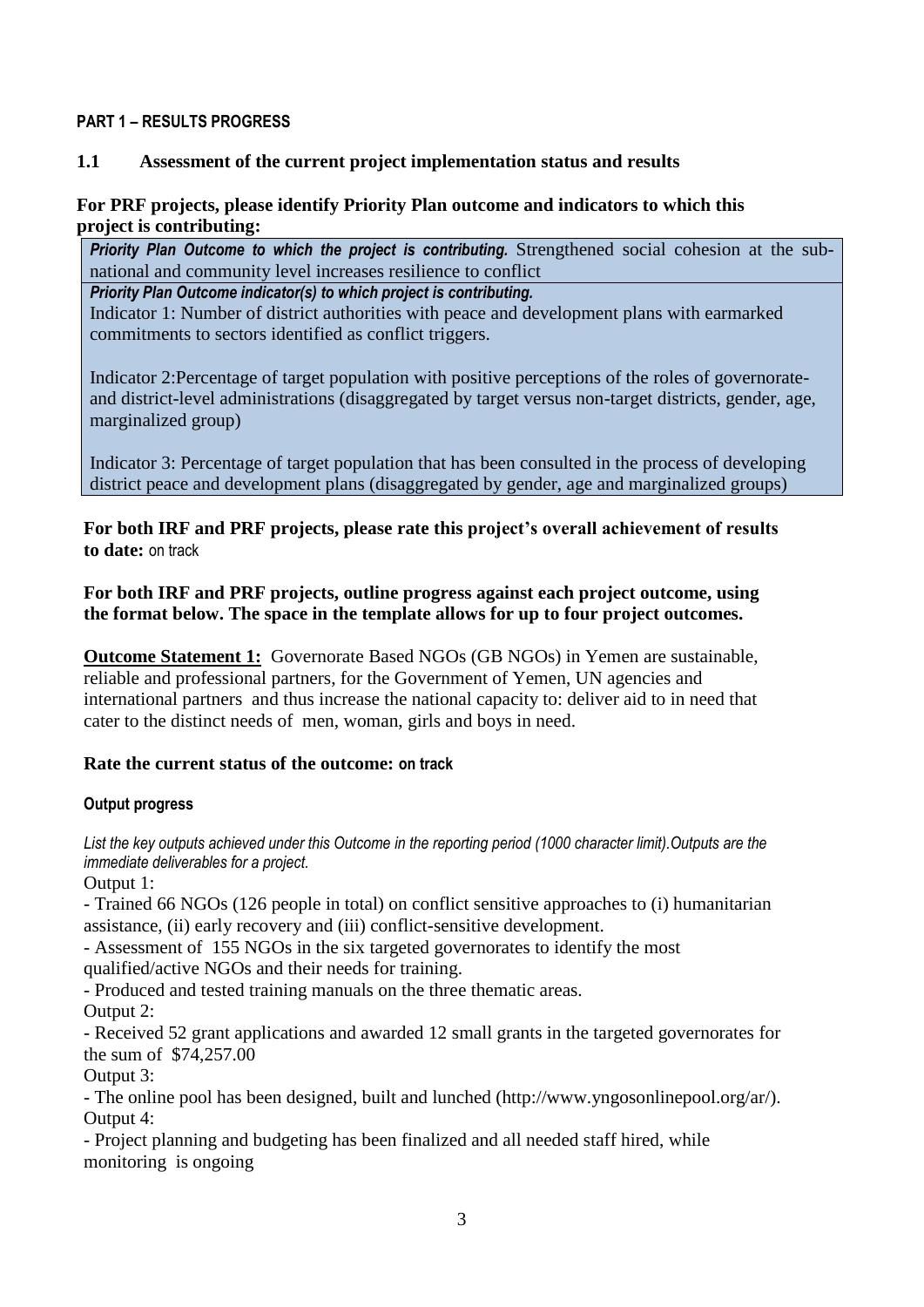## **Outcome progress**

*Describe progress made during the reporting period toward the achievement of this outcome. This analysis should reflect the above indicator progress and the output achievement. Is there evidence of the outcome contributing to peacebuilding and to the specific conflict triggers? Is the theory of change that underpins the project design still relevant for this outcome (3000 character limit)?* 

Due to the eruption of the war in Yemen, the project activities were suspended on April 10th, 2015. Since then the project received an exemption by PBSO to continue operating, however due to the escalating violence and worsening security situation in Yemen, UNDP could not resume the project activities until recently in June 2016 afetr receiving No-Cost-Extention from PBSO and revised project budget and activities.

The project team made a great progress starting with revising the plan to training 66 NGOs that already received basic training (project and finance management and monitoring and evaluation) during the previous phase of the project. The training focused on strengthening conflict sensitive approaches to (i) humanitarian assistance, (ii) early recovery and (iii) conflict-sensitive development. Our implementing Partner Humanitarian Forum Yemen assessed 155 NGOs in the six targeted governorates to identify the most qualified/active NGOs and their needs for training in each governorate. Training manuals on the three thematic areas have been produced and tested during a six-day workshop with the trainers.

Based on the assessment, 66 NGOs from the targeted governorates were selected to participate in the training. A 12-day training has been developed by our implementing partners and delivered. A total of 126 participants (up to 2 from each NGO) were brought to Sanaa in two groups and received the training between September 24 and October 20. The training has prepared the participating NGOs in the six targeted areas to implement high quality conflict sensitive projects and become viable trusted partners for the government and the international community.

A national consultant was hired to develop the guidance, support awarding grants to NGOs and provide project management support to NGOs receiving the grants. The consultant drafted the guidelines, and developing criteria for selecting NGOs for the grants. 52 out of 66 organizations, who participated at the training, applied for the grants. Grans proposals were selected based on the developed criteria including relevancy to the three topics (humanitarian competencies, conflict sensitivity and early recovery). A total of 12 NGOs received the grants (total grants sum of \$74,257.00 ) are currently implementing their projects. The small grants will allow the trained NGOs to apply acquired knowledge during the training and is also allowing them to design conflict-sensitive project in the targeted governorates.

Additionally, The customization phase of the online pool has been finalized (http://www.yngosonlinepool.org/ar/), and the pool has been lunched. The online pool will encourage partnership between the NGOs and the international community, but also will encourage networking between NGOs as well. This will increase NGOs skills and knowledge-base and further strengthen their abilities to implement project in the targeted governorates.

## **Reasons for low achievement and rectifying measures**

*If sufficient progress is not being made, what are the key reasons, bottlenecks and challenges? Were these foreseen in the risk matrix? How are they being addressed and what will be the rectifying measures (1500 character limit)?*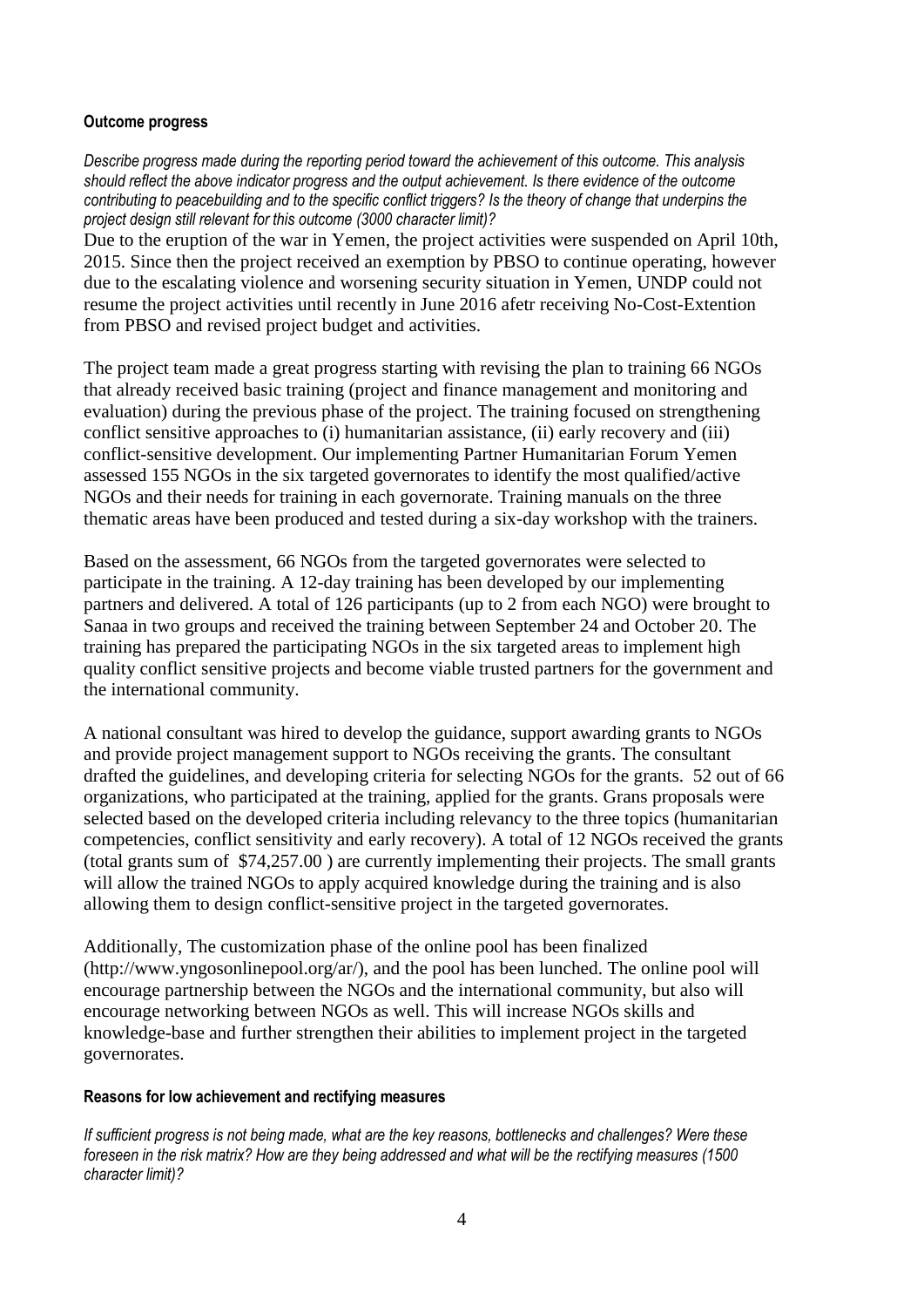Although the raging conflict in Yemen could by itself contribute to low achievement, the project team had found mechanisms to mitigate these effects through deployment of local actors, provide safe venues, while also involve and informe the local authorities about the project progress and ask for their help to provide needed support in targeted governorate.

## **Outcome Statement 2:**

## **Rate the current status of the outcome: Please select one**

#### **Output progress**

*List the key outputs achieved under this Outcome in the reporting period (1000 character limit).Outputs are the immediate deliverables for a project.*

#### **Outcome progress**

*Describe progress made during the reporting period toward the achievement of this outcome. This analysis should reflect the above indicator progress and the output achievement. Is there evidence of the outcome contributing to peacebuilding and to the specific conflict triggers? Is the theory of change that underpins the project design still relevant for this outcome (3000 character limit)?* 

#### **Reasons for low achievement and rectifying measures**

*If sufficient progress is not being made, what are the key reasons, bottlenecks and challenges? Were these foreseen in the risk matrix? How are they being addressed and what will be the rectifying measures (1500 character limit)?*

## **Outcome Statement 3:**

#### **Rate the current status of the outcome: Please select one**

#### **Output progress**

*List the key outputs achieved under this Outcome in the reporting period (1000 character limit).Outputs are the immediate deliverables for a project.*

## **Outcome progress**

*Describe progress made during the reporting period toward the achievement of this outcome. This analysis should reflect the above indicator progress and the output achievement. Is there evidence of the outcome contributing to peacebuilding and to the specific conflict triggers? Is the theory of change that underpins the project design still relevant for this outcome (3000 character limit)?* 

## **Reasons for low achievement and rectifying measures**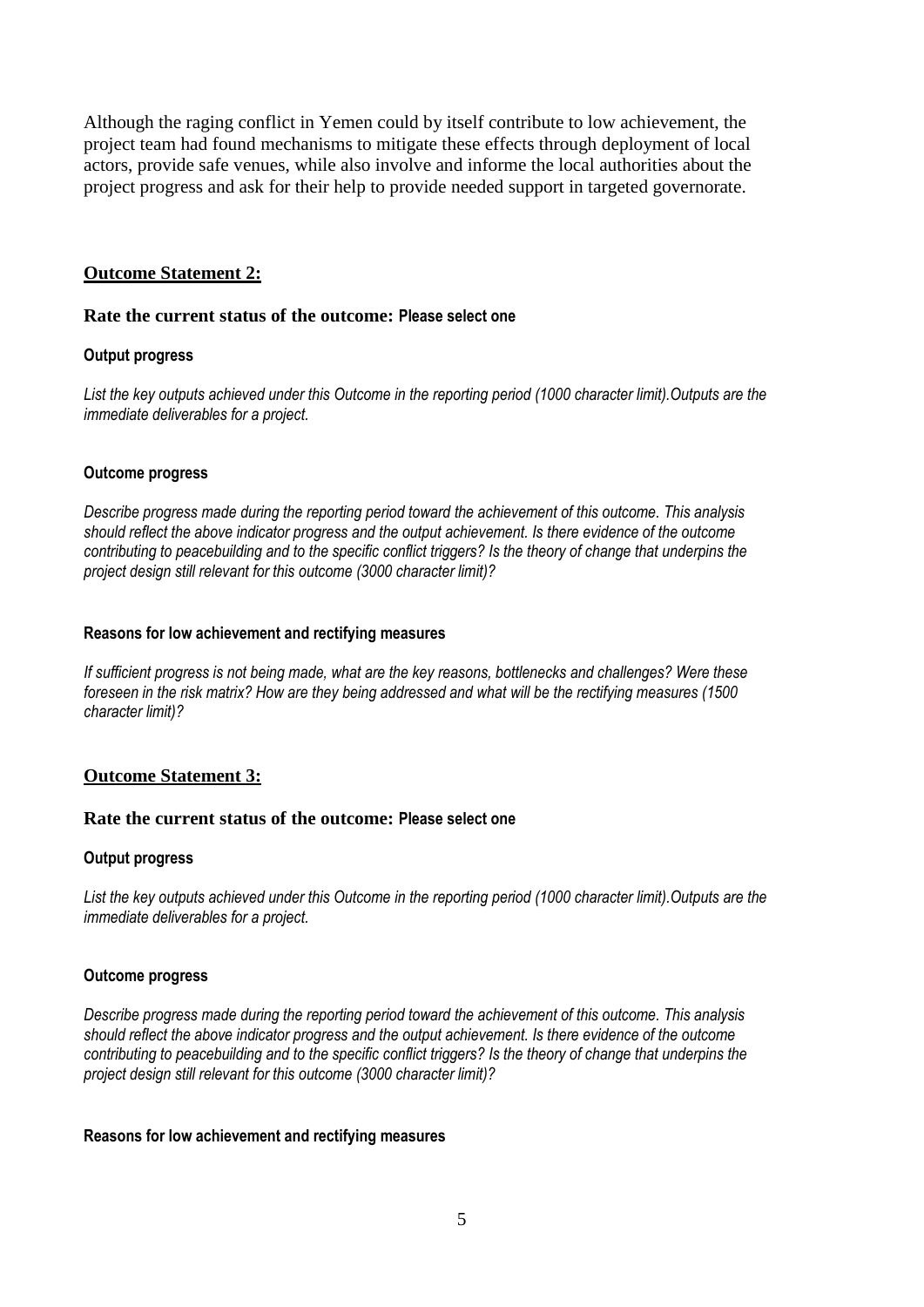*If sufficient progress is not being made, what are the key reasons, bottlenecks and challenges? Were these foreseen in the risk matrix? How are they being addressed and what will be the rectifying measures (1500 character limit)?*

# **Outcome Statement 4:**

## **Rate the current status of the outcome: Please select one**

## **Output progress**

*List the key outputs achieved under this Outcome in the reporting period (1000 character limit).Outputs are the immediate deliverables for a project.*

## **Outcome progress**

*Describe progress made during the reporting period toward the achievement of this outcome. This analysis should reflect the above indicator progress and the output achievement. Is there evidence of the outcome contributing to peacebuilding and to the specific conflict triggers? Is the theory of change that underpins the project design still relevant for this outcome (3000 character limit)?* 

## **Reasons for low achievement and rectifying measures**

*If sufficient progress is not being made, what are the key reasons, bottlenecks and challenges? Were these foreseen in the risk matrix? How are they being addressed and what will be the rectifying measures (1500 character limit)?*

# **1.2 Assessment of project evidence base, risk, catalytic effects, gender in the reporting period**

| Evidence base: What is the          | - The training component of the project is evidenced by the result  |
|-------------------------------------|---------------------------------------------------------------------|
| evidence base for this report and   | of conducted survey in the six governorates to assess the NGOs      |
| for project progress? What          | and the three produced training manuals in the thematic areas of    |
| consultation/validation process has | humanitarian core values, early recovery and conflict-sensitive     |
| taken place on this report (1000)   | development. Training is also evidenced by 126 trained members      |
| character limit)?                   | of 66 NGOs that have taken the training and received certificate.   |
|                                     | - Small grants -12 NGOs participated in the training received       |
|                                     | small grants.                                                       |
|                                     | - Supporting evidence for the online pool is the webpage            |
|                                     | reachable at http://www.yngosonlinepool.org/ar/.                    |
|                                     | - Evidence for hiring staff includes TORs and interview scoring.    |
|                                     | - For budgeting our implementing partner submitted budget and       |
|                                     | plans for the project remainder.                                    |
|                                     | - For monitoring the project, in addition to meetings agendas and   |
|                                     | minutes, interviews' scoring and collected products (assessment     |
|                                     | report, manuals for training, training report), the project team    |
|                                     | conducted two fields visit since the project was restarted in June. |
| Funding gaps: Did the project fill  | The aimed of the project is to build the capacity of NGOs in        |
| critical funding gaps in            | specific thematic areas so that they can help mitigate local        |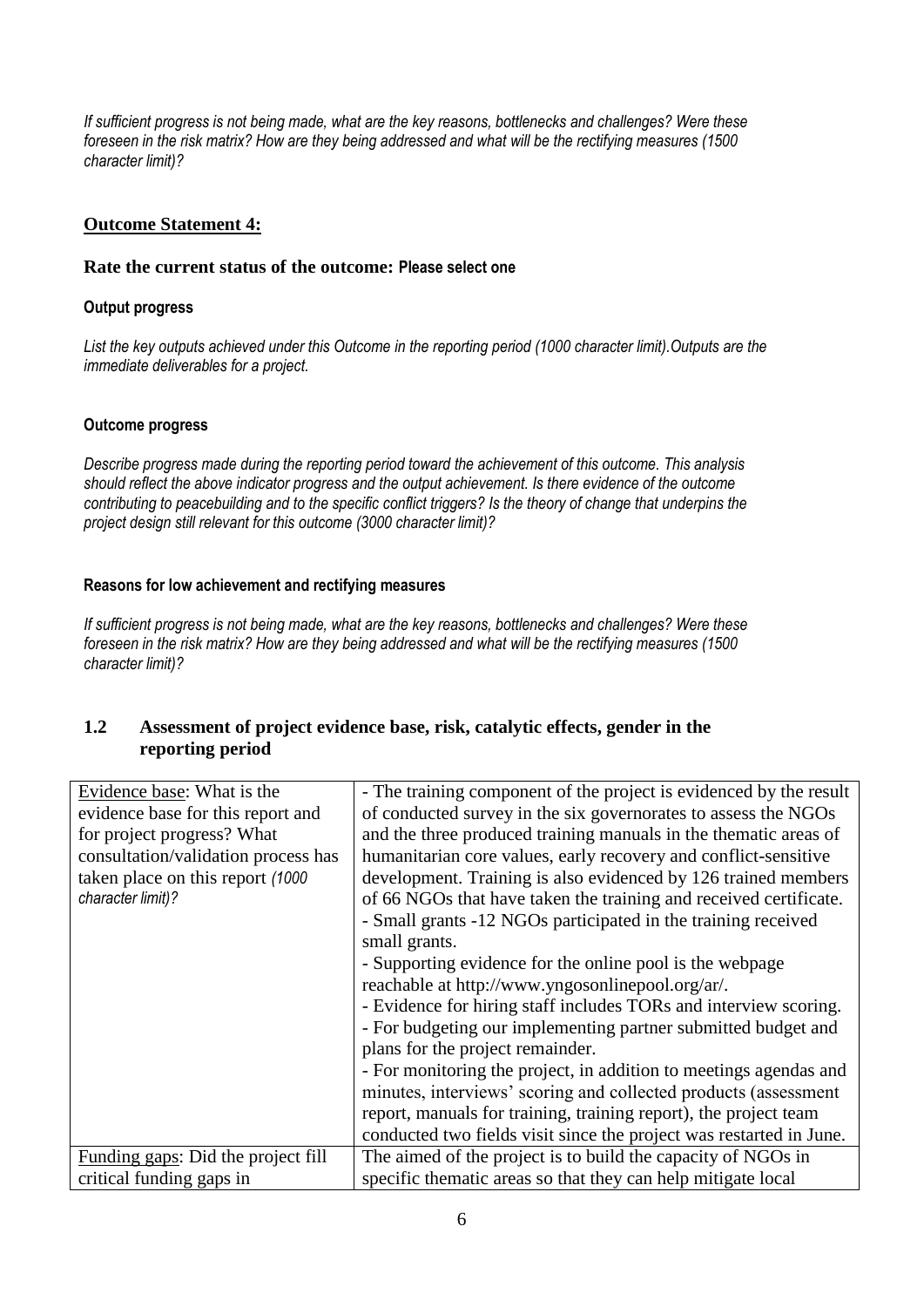| peacebuilding in the country?                               | conflicts. The importance of the project is recognized by                                                                           |
|-------------------------------------------------------------|-------------------------------------------------------------------------------------------------------------------------------------|
| Briefly describe. (1500 character limit)                    | stakeholders in Yemen, especially in the current conflict                                                                           |
|                                                             | situation, as it equips credible and capable NGOs with conflict                                                                     |
|                                                             | mitigation, prevention and sensitive skills that they can adopt and                                                                 |
|                                                             | replicate to implement high quality and conflict-sensitive                                                                          |
|                                                             | projects, in partnership with international humanitarian and                                                                        |
|                                                             | development actors. Scarcity of qualified implementing partners                                                                     |
|                                                             | on the ground is one of the main constraints to the delivery of                                                                     |
|                                                             | conflict sensitive assistance, in particular in the areas targeted by                                                               |
|                                                             | the project.                                                                                                                        |
| Catalytic effects: Did the project                          | Right from the beginning the project attracted other sources of                                                                     |
| achieve any catalytic effects, either                       | funding (OCHA US\$ 457,596) and in kind contributions from                                                                          |
| through attracting additional                               | SFD, UNFPA, WFP, UNICEF. Furthermore, the implementing                                                                              |
| funding commitments or creating                             | partner contributed with their own funding to maintain the online                                                                   |
| immediate conditions to unblock/                            | pool for 6 months beyond the project lifecycle. Additionally as a                                                                   |
| accelerate peace relevant                                   | result of field visit to Saada and Hajjah, the project team agreed                                                                  |
| processes? Briefly describe. (1500)                         | with the local authorities to help further train local NGOs on                                                                      |
| character limit)                                            | conflict sensitive humanitarian delivery, early recovery and                                                                        |
|                                                             | development. In that regard, our local partner agreed to provide                                                                    |
|                                                             | in kind support (facilities, trainers, management, etc.) to train 40                                                                |
|                                                             | trainers (from the six targeted governorates) on the three manuals                                                                  |
|                                                             | to help training other local NGOs.                                                                                                  |
| Risk taking/innovation: Did the                             | In September, new procedures introduced by Ministry of Foreign                                                                      |
| project support any innovative or                           | Affairs demanding that UN Agencies request prior written                                                                            |
| risky activities to achieve                                 | approval for holding any activity. Consequently, National                                                                           |
| peacebuilding results? What were                            | Security barged into the event venue of one of the training and                                                                     |
| they and what was the result? (1500                         | asked to stop the training. The new procedures could very much                                                                      |
| character limit)                                            | delay the implementation of the rest of the activities, which is                                                                    |
|                                                             | taking place in November and December. The project team                                                                             |
|                                                             | submitted a request and received an approval from the ministry                                                                      |
|                                                             | to continue the training. The ministry provided the approval and                                                                    |
|                                                             | the training continued. Additionally, UNDP introduced internal                                                                      |
|                                                             | procedures on how to request the approval.                                                                                          |
| Gender: How have gender<br>considerations been mainstreamed | Gender mainstreaming was taken into consideration from the                                                                          |
| in the project to the extent                                | very design phase of the project to make sure that both men and<br>women would meaningfully participate at the training activities. |
| possible? Is the original gender                            | As a result, out of the 126 trained NGO participants, 54 women                                                                      |
| marker for the project still the right                      | were trained and out of the 66 NGOs trained in six governorate,                                                                     |
| one? Briefly justify. (1500 character                       | 14 NGOs are women-focused.                                                                                                          |
| limit)                                                      |                                                                                                                                     |
| Other issues: Are there any other                           | The project has been ensuring sustainability, appropriateness,                                                                      |
| issues concerning project                                   | credibility, flexibility and cost effectiveness in its strategies and                                                               |
| implementation that should be                               | activities through the following:                                                                                                   |
| shared with PBSO? This can                                  | 1-The project builds upon extensive existing national expertise                                                                     |
| include any cross-cutting issues or                         | by training 45 participants to become trainers on the three                                                                         |
| other issues which have not been                            | manuals of conflict sensitive humanitarian delivery, early                                                                          |
| included in the report so far. (1500)                       | recovery and development. These TOT will provide support to                                                                         |
| character limit)                                            | other organizations in their governorates in the future.                                                                            |
|                                                             | 2-The project provided small grants to ensure that acquired                                                                         |
|                                                             | training skills and capacities are applied in the field.                                                                            |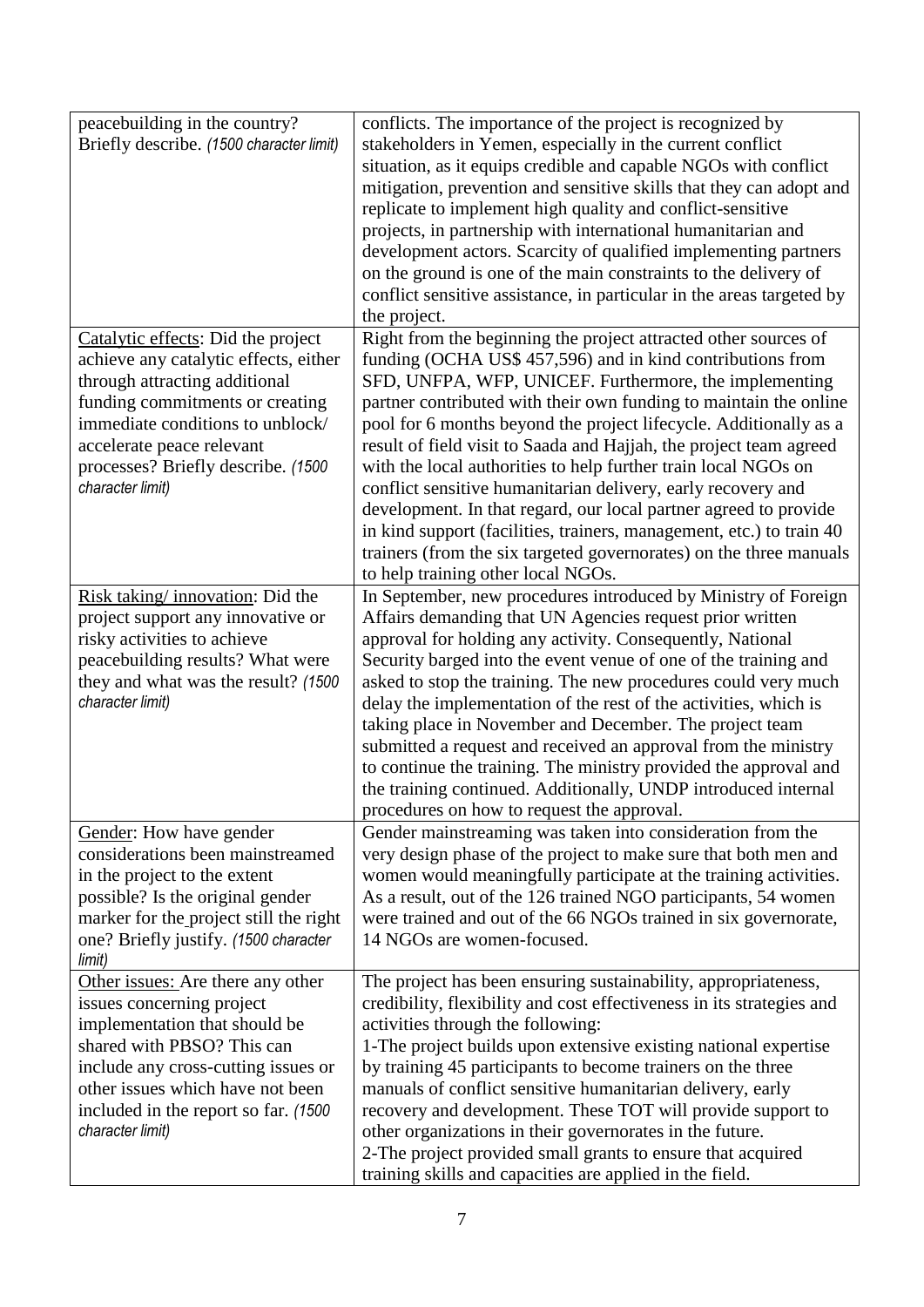| 3-The project establishe an online pool of qualified NGOs      |
|----------------------------------------------------------------|
| beyond the project lifecycle to ensure exchange of experience, |
| skills and ensure networking among NGOs and with               |
| international donors.                                          |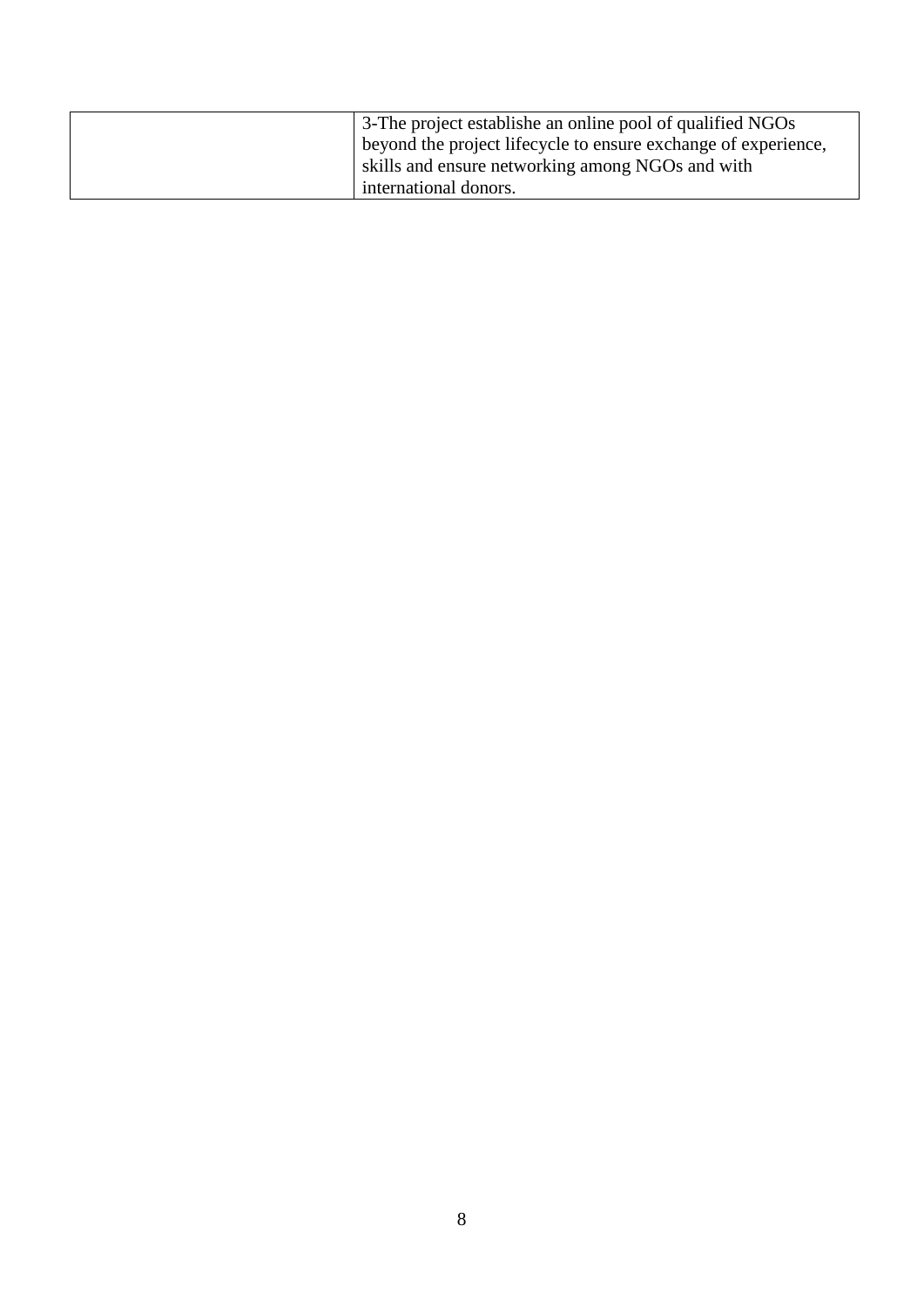**1.3 INDICATOR BASED PERFORMANCE ASSESSMENT***: Using the Project Results Framework as per the approved project documentprovide an update on the achievement of key indicators at both the outcome and output level in the table below. Where it has not been possible to collect data on indicators, state this and provide any explanation in the qualitative text above.* (300 characters max per entry)

|                   | <b>Performance</b>            | <b>Indicator</b> | End of            | <b>Current indicator</b> | <b>Reasons for Variance/ Delay</b> | <b>Adjustment of</b> |
|-------------------|-------------------------------|------------------|-------------------|--------------------------|------------------------------------|----------------------|
|                   | <b>Indicators</b>             | <b>Baseline</b>  | project           | progress                 | (if any)                           | target (if any)      |
|                   |                               |                  | <b>Indicator</b>  |                          |                                    |                      |
|                   |                               |                  | <b>Target</b>     |                          |                                    |                      |
| <b>Outcome 1</b>  | Indicator 1.1                 | Insufficient     | UN and            | On Track                 |                                    |                      |
| Governorate       | <b>GB</b><br><b>NGOs</b><br># | and poorly       | <b>INGOs</b> have |                          |                                    |                      |
| <b>Based NGOs</b> | accredited by the             | qualified GB     | high caliber      |                          |                                    |                      |
| (GB NGOs)         | project<br><b>as</b>          | <b>NGOs</b>      | <b>GB NGO</b>     |                          |                                    |                      |
| in Yemen are      | sustainable,                  | partners.        | partners in 6     |                          |                                    |                      |
| sustainable,      | reliable<br>and               |                  | priority          |                          |                                    |                      |
| reliable and      | professional                  | UN and           | governorates      |                          |                                    |                      |
| professional      | partners for<br>the           | <b>INGO</b>      | by end of         |                          |                                    |                      |
| partners, for     | Government<br>of              | implementers     | 2016              |                          |                                    |                      |
| the               | <b>UN</b><br>Yemen,           | consultants      |                   |                          |                                    |                      |
| Government        | Agencies<br>and               | refer to         |                   |                          |                                    |                      |
| of Yemen,         | international                 | weakness of      |                   |                          |                                    |                      |
| UN agencies       | partners.                     | local partner    |                   |                          |                                    |                      |
| and               |                               | as well as the   |                   |                          |                                    |                      |
| international     |                               | spread of        |                   |                          |                                    |                      |
| partners and      |                               | social           |                   |                          |                                    |                      |
| thus increase     |                               | conflict         |                   |                          |                                    |                      |
| the national      |                               | including        |                   |                          |                                    |                      |
| capacity to:      |                               | violence         |                   |                          |                                    |                      |
| deliver aid to    |                               | conflict as      |                   |                          |                                    |                      |
| in need           |                               | the major        |                   |                          |                                    |                      |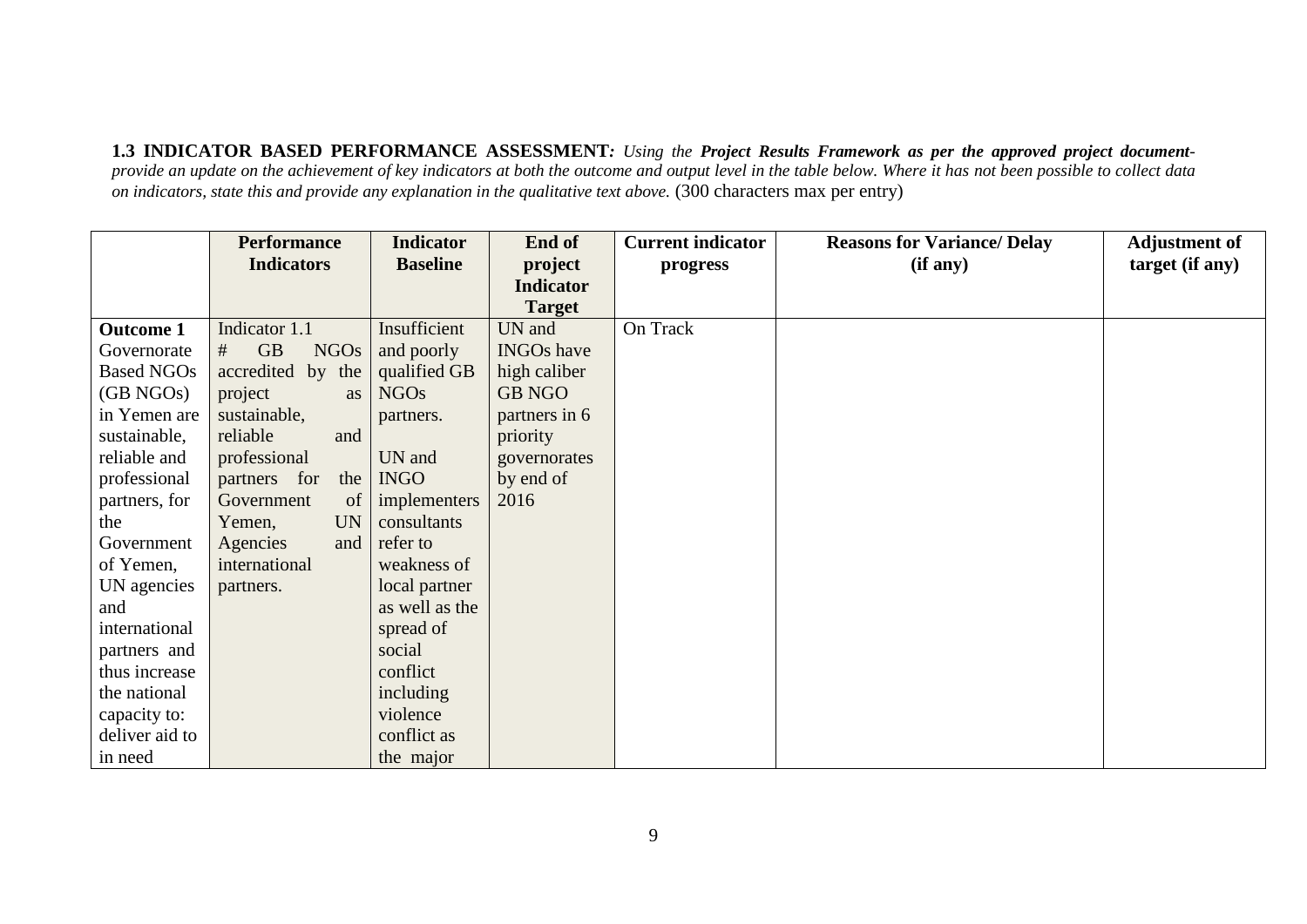|              |                       | constraints in<br>absorbing the |                |                   |  |
|--------------|-----------------------|---------------------------------|----------------|-------------------|--|
|              |                       | foreign fund.                   |                |                   |  |
|              | Indicator 1.2         | Insufficient                    | One conflict-  | On Track          |  |
|              | #<br>Projects         | and poorly                      | sensitive      |                   |  |
|              | implemented<br>$-$ by | qualified GB                    | project        |                   |  |
|              | trained GB NGOs       | <b>NGOs</b>                     | implemented    |                   |  |
|              | end<br>by<br>of       | partners.                       | in each        |                   |  |
|              | December 2016         |                                 | targeted       |                   |  |
|              |                       |                                 | governorates   |                   |  |
|              | Indicator 1.3         |                                 |                |                   |  |
|              |                       |                                 |                |                   |  |
| Output 1.1   | Indicator 1.1.1       | $-$ No                          | $-120$ NGOs    | - Completed       |  |
| Governorate  | $-NGOs$               | assessment                      | in six         | assessment report |  |
| based NGOs   | Assessment report     | of NGOs                         | governorates   | - Completed and   |  |
| (GB NGOs)    | $-3$<br>Manuals on    | capacities                      | has been       | tested 3 manuals  |  |
| in priority  | thematic<br>three     | done                            | assessed       | on the three      |  |
| conflict     | areas                 | following the                   |                | thematic areas.   |  |
| affected     | (humanitarian         | resumption                      | -Three         |                   |  |
| governorates | assistance,<br>early  | of the                          | manuals on     |                   |  |
| have the     | recovery<br>and       | project, a                      | thematic areas |                   |  |
| capacity to  | conflict-sensitive    | year after                      | produced       |                   |  |
| implement    | development)          | start of war.                   |                |                   |  |
| high quality | produced              | - Collection                    |                |                   |  |
| conflict     |                       | of existing                     |                |                   |  |
| sensitive    |                       | training                        |                |                   |  |
| projects.    |                       | manuals                         |                |                   |  |
|              |                       | produced by                     |                |                   |  |
|              |                       | <b>UNDP</b> and                 |                |                   |  |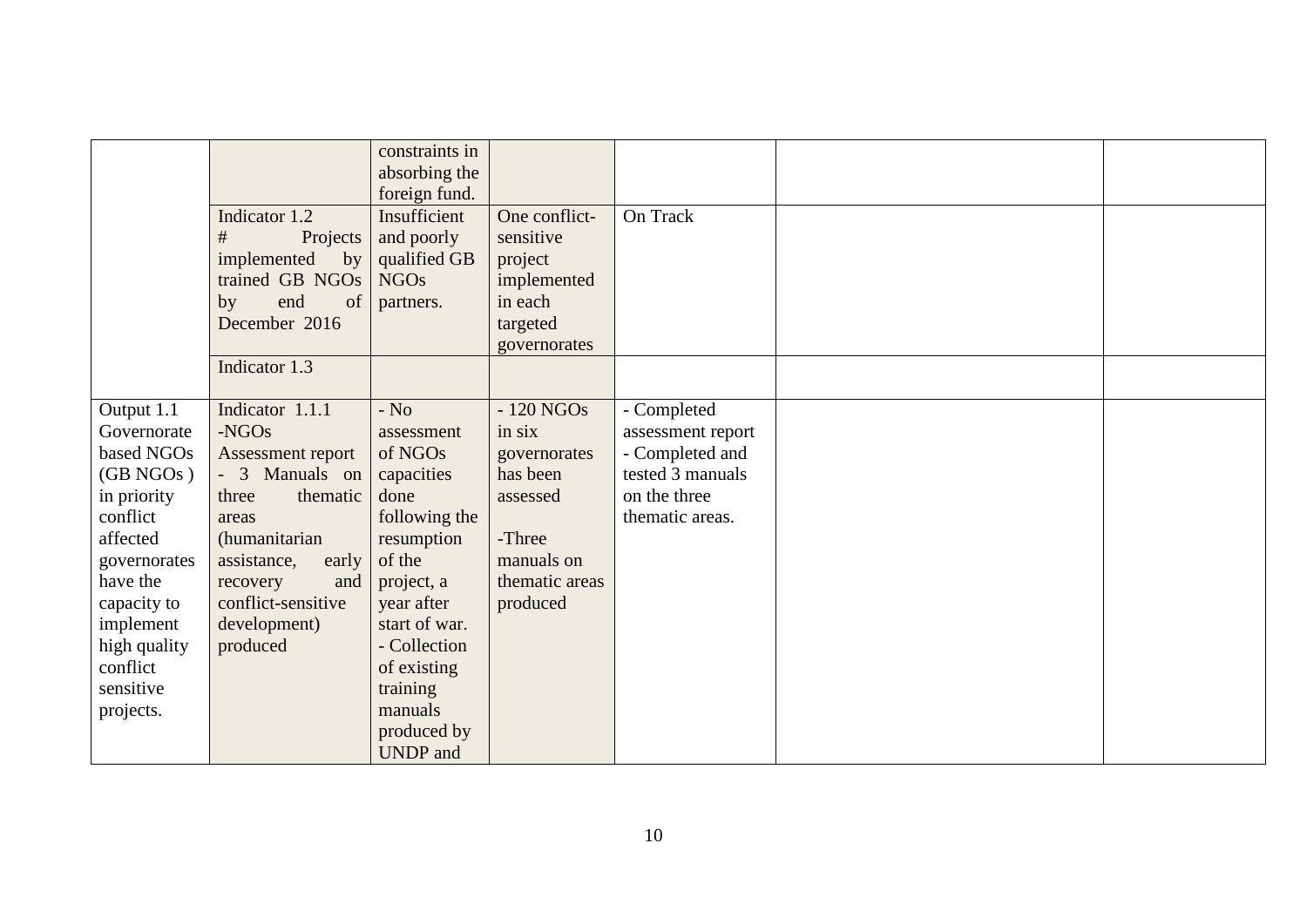|                   |                                    | others on the<br>three<br>thematic<br>areas |                               |                                     |  |
|-------------------|------------------------------------|---------------------------------------------|-------------------------------|-------------------------------------|--|
|                   | Indicator 1.1.2                    | - Numerous                                  | - 40 GBNGOs                   | - Completed                         |  |
|                   | of NGOs<br>#                       | <b>NGOs</b>                                 | in at least 4                 | training of 126                     |  |
|                   | in<br>trained<br>six<br>governates | mainly based<br>at the                      | governorates<br>accredited as | participants from<br>66 NGOs in 6   |  |
|                   | -Automated                         | governorates                                | professional                  | governorates.                       |  |
|                   | accounting system                  | level, have                                 | partners                      | - Completed TOT                     |  |
|                   | established within                 | weak                                        | - Automated                   | of 45 participants                  |  |
|                   | selected GBNGOs                    | capacity in                                 | Accounting                    | - Automated                         |  |
|                   |                                    | general and                                 | System is                     | accounting                          |  |
|                   |                                    | absence in                                  | developed and                 | software is on                      |  |
|                   |                                    | many key                                    | installed on at<br>least 30   | track                               |  |
|                   |                                    | geographical<br>areas.                      | <b>GBNGOs</b>                 |                                     |  |
|                   |                                    |                                             | - TOT                         |                                     |  |
|                   |                                    |                                             | conducted                     |                                     |  |
| Output 1.2        | Indicator 1.2.1                    | NGOs have                                   | At least 6                    | 12 NGOs out of 52                   |  |
| <b>GBNGOs</b>     | # of peacebuilding                 | limited                                     | peacebuilding                 | applicants have                     |  |
| implement         | and<br>conflict                    | capacity to                                 | and conflict                  | been awarded                        |  |
| peacebuildin      | sensitive projects                 | deliver                                     | sensitive                     | grants and is                       |  |
| g and<br>conflict | implemented<br>by<br><b>NGOs</b>   | conflict-<br>sensitive                      | projects                      | currently                           |  |
| sensitive         |                                    | projects and                                | implemented<br>in project     | implementing<br>projects in the six |  |
| interven          |                                    | manage                                      | target                        | targeted                            |  |
|                   |                                    | resources                                   | governorates                  | governorates                        |  |
|                   | Indicator 1.2.2                    |                                             |                               |                                     |  |
|                   |                                    |                                             |                               |                                     |  |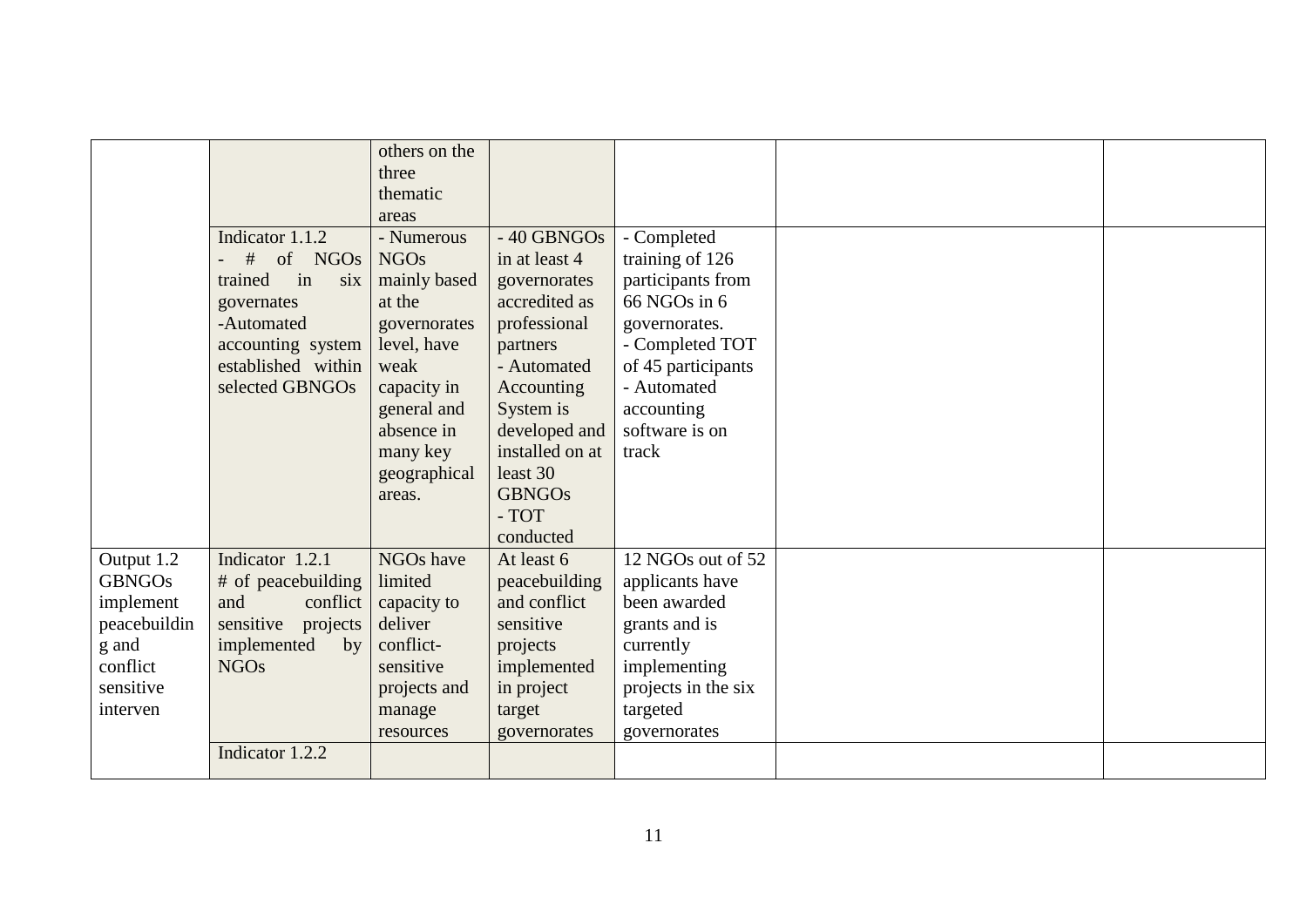| Output 1.3<br>An online<br>pool of<br>accredited<br><b>GBNGOs</b><br>will be<br>established to<br>facilitate                             | Indicator 1.3.1<br># of NGO and<br><b>INGO</b><br>profiles<br>present in the pool<br>and<br>number of<br>users registered for<br>the online pool | No online<br>pool with<br>information<br>$\Omega$<br>sustainable,<br>reliable and<br>professional<br>partners              | Sustainable<br>online pool is<br>established in<br>consultation<br>with potential<br>users and<br>functioning | Online pool<br>completed -<br>designed and<br>lunched<br>http://www.yngoso<br>nlinepool.org/ar/                        |  |
|------------------------------------------------------------------------------------------------------------------------------------------|--------------------------------------------------------------------------------------------------------------------------------------------------|----------------------------------------------------------------------------------------------------------------------------|---------------------------------------------------------------------------------------------------------------|------------------------------------------------------------------------------------------------------------------------|--|
| partnerships<br>of GBNGOs<br>with the<br>government,<br>national and<br>international<br>development<br>and<br>humanitarian<br>agencies. | Indicator 1.3.2<br>Project<br>staff<br>recruited                                                                                                 | Following<br>the<br>resumption<br>of the project<br>in July 2016<br>needed to<br>hire staff to<br>resume the<br>activities | Staff hired<br>and delivered<br>all activities                                                                | Completed - All<br>project staff hired                                                                                 |  |
| Management<br>and<br>monitoring<br>of the<br>project.                                                                                    | -Implementing<br>Partner<br>monthly<br>report<br>visits<br>-Field<br>by<br>Project team                                                          |                                                                                                                            | -7 monthly<br>report by<br>Partner<br>- 2 field visits                                                        | - 5 monthly<br>progress reports<br>have been<br>submitted to the<br>project manager<br>- Project team<br>conducted two |  |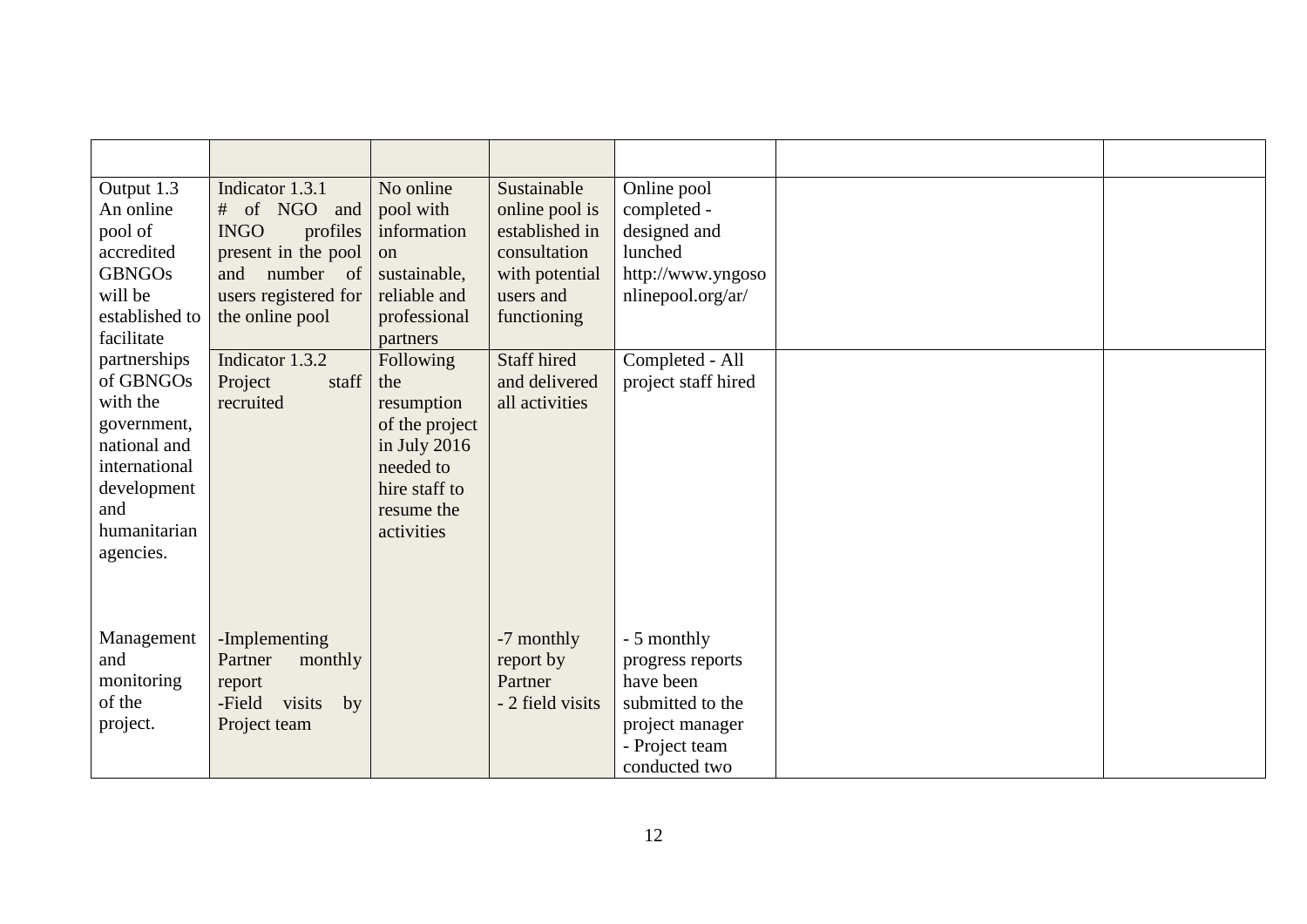|                         |                 |  | field visit to<br>Hajjah and Sa'ada<br>and met with local<br>authorities and<br>representatives of |  |
|-------------------------|-----------------|--|----------------------------------------------------------------------------------------------------|--|
|                         |                 |  | NGOs that have<br>selected for<br>training                                                         |  |
| <b>Outcome 2</b>        | Indicator 2.1   |  |                                                                                                    |  |
|                         | Indicator 2.2   |  |                                                                                                    |  |
| Output $2.\overline{1}$ | Indicator 2.1.1 |  |                                                                                                    |  |
|                         | Indicator 2.1.2 |  |                                                                                                    |  |
| Output 2.2              | Indicator 2.2.1 |  |                                                                                                    |  |
|                         | Indicator 2.2.2 |  |                                                                                                    |  |
| Output 2.3              | Indicator 2.3.1 |  |                                                                                                    |  |
|                         | Indicator 2.3.2 |  |                                                                                                    |  |
| <b>Outcome 3</b>        | Indicator 3.1   |  |                                                                                                    |  |
|                         | Indicator 3.2   |  |                                                                                                    |  |
| Output 3.1              | Indicator 3.1.1 |  |                                                                                                    |  |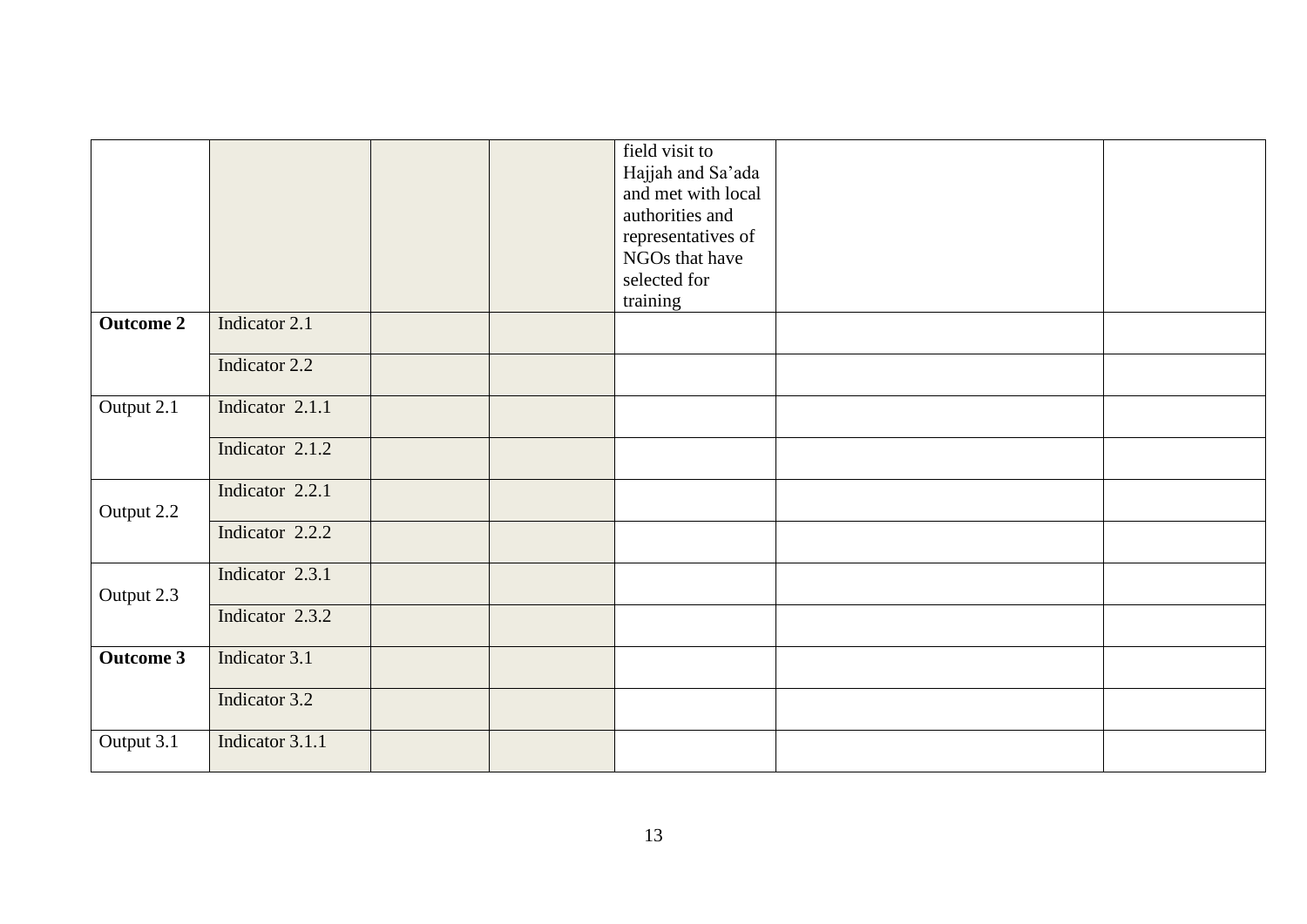|                  | Indicator 3.1.2 |  |  |  |
|------------------|-----------------|--|--|--|
| Output 3.2       | Indicator 3.2.1 |  |  |  |
|                  | Indicator 3.2.2 |  |  |  |
| Output 3.3       | Indicator 3.3.1 |  |  |  |
|                  | Indicator 3.3.2 |  |  |  |
| <b>Outcome 4</b> | Indicator 4.1   |  |  |  |
|                  | Indicator 4.2   |  |  |  |
| Output 4.1       | Indicator 4.1.1 |  |  |  |
|                  | Indicator 4.1.2 |  |  |  |
| Output 4.2       | Indicator 4.2.1 |  |  |  |
|                  | Indicator 4.2.2 |  |  |  |
| Output 4.3       | Indicator 4.3.1 |  |  |  |
|                  | Indicator 4.3.2 |  |  |  |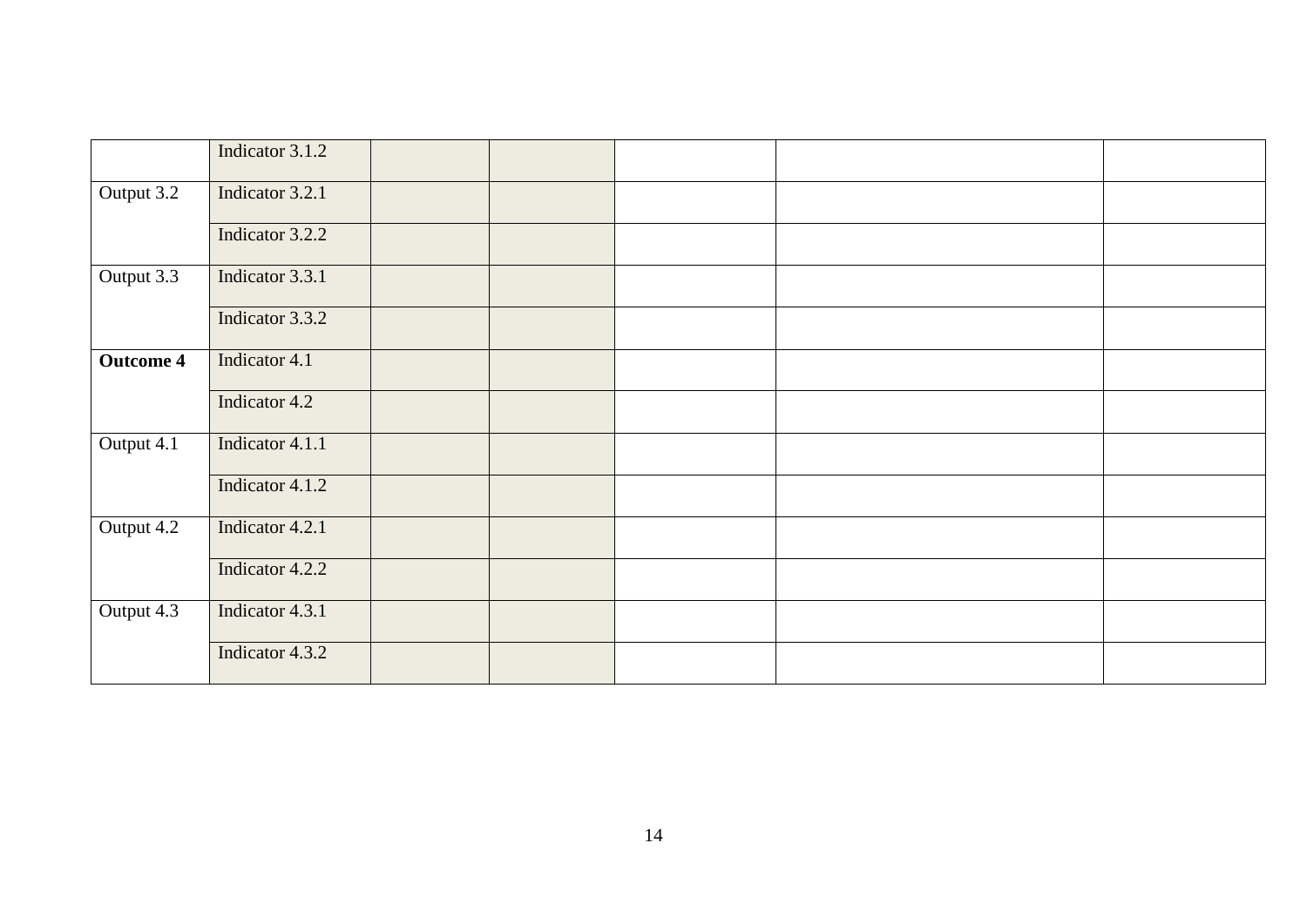# **PART 2: LESSONS LEARNED AND SUCCESS STORY**

# **2.1 Lessons learned**

*Provide at least three key lessons learned from the implementation of the project. These can include lessons on the themes supported by the project or the project processes and management.*

| Lesson 1 (1000<br>character limit) | Training materials: More time should have been given to prepare the<br>manuals and tested them in the field to receive feedback. Although a<br>six--day work shop was held with the trainers, the ToR of the<br>consultant that prepared the manuals should include more methods for<br>researching and test the manuals. Additionally, while the conducted<br>NGOs' capacity assessment informed the manual, the assessment the<br>consultant that produced the manuals should have been also involved<br>in the field research. |
|------------------------------------|-----------------------------------------------------------------------------------------------------------------------------------------------------------------------------------------------------------------------------------------------------------------------------------------------------------------------------------------------------------------------------------------------------------------------------------------------------------------------------------------------------------------------------------|
| Lesson 2 (1000                     | Training: It was noticed during the training that the institutional                                                                                                                                                                                                                                                                                                                                                                                                                                                               |
| character limit)                   | capacity of NGOs from Aden and Abyen is weaker compared to other                                                                                                                                                                                                                                                                                                                                                                                                                                                                  |
|                                    | NGOs from other governates. These NGOs needed more basic                                                                                                                                                                                                                                                                                                                                                                                                                                                                          |
|                                    | (institutional, financial, management) training to build their capacity.                                                                                                                                                                                                                                                                                                                                                                                                                                                          |
| Lesson 3 (1000                     | TOT training: To select participants for the TOT training, our                                                                                                                                                                                                                                                                                                                                                                                                                                                                    |
| character limit)                   | implanting partner gave priority to those who participated in the                                                                                                                                                                                                                                                                                                                                                                                                                                                                 |
|                                    | thematic training with high scores and based on their trainers'                                                                                                                                                                                                                                                                                                                                                                                                                                                                   |
|                                    | recommendations and good resume. Additionally, to make sure that                                                                                                                                                                                                                                                                                                                                                                                                                                                                  |
|                                    |                                                                                                                                                                                                                                                                                                                                                                                                                                                                                                                                   |
|                                    | more NGOs are trained as TOT, we agreed with our partners not to                                                                                                                                                                                                                                                                                                                                                                                                                                                                  |
|                                    | select two participants from the same NGO even if they both have                                                                                                                                                                                                                                                                                                                                                                                                                                                                  |
|                                    | high scores. This method of selecting participants for TOT, however,                                                                                                                                                                                                                                                                                                                                                                                                                                                              |
|                                    | led to disparity of skills between the participants, which was reflected                                                                                                                                                                                                                                                                                                                                                                                                                                                          |
|                                    | during the TOT training. Thus, the selection processes should have                                                                                                                                                                                                                                                                                                                                                                                                                                                                |
|                                    | been only based on scoring since the target is to build capacities on a                                                                                                                                                                                                                                                                                                                                                                                                                                                           |
|                                    | governorate level.                                                                                                                                                                                                                                                                                                                                                                                                                                                                                                                |
| Lesson 4 (1000                     | NGOs' proposal for small grants: The short time reflected in the                                                                                                                                                                                                                                                                                                                                                                                                                                                                  |
| character limit)                   | project plan led to pushing the NGOs to submit their project before                                                                                                                                                                                                                                                                                                                                                                                                                                                               |
|                                    | finalizing the training on early recovery. This led to receiving more                                                                                                                                                                                                                                                                                                                                                                                                                                                             |
|                                    | proposals in the areas of humanitarian delivery and conflict sensitive                                                                                                                                                                                                                                                                                                                                                                                                                                                            |
|                                    | development.                                                                                                                                                                                                                                                                                                                                                                                                                                                                                                                      |
| Lesson 5 (1000                     |                                                                                                                                                                                                                                                                                                                                                                                                                                                                                                                                   |
| character limit)                   |                                                                                                                                                                                                                                                                                                                                                                                                                                                                                                                                   |
|                                    |                                                                                                                                                                                                                                                                                                                                                                                                                                                                                                                                   |

# **2.2 Success story (OPTIONAL)**

*Provide one success story from the project implementation which can be shared on the PBSO website and Newsletter as well as the Annual Report on Fund performance. Please include key facts and figures and any citations (3000 character limit).*

# **PART 3** *–* **FINANCIAL PROGRESS AND MANAGEMENT ARRANGEMENTS**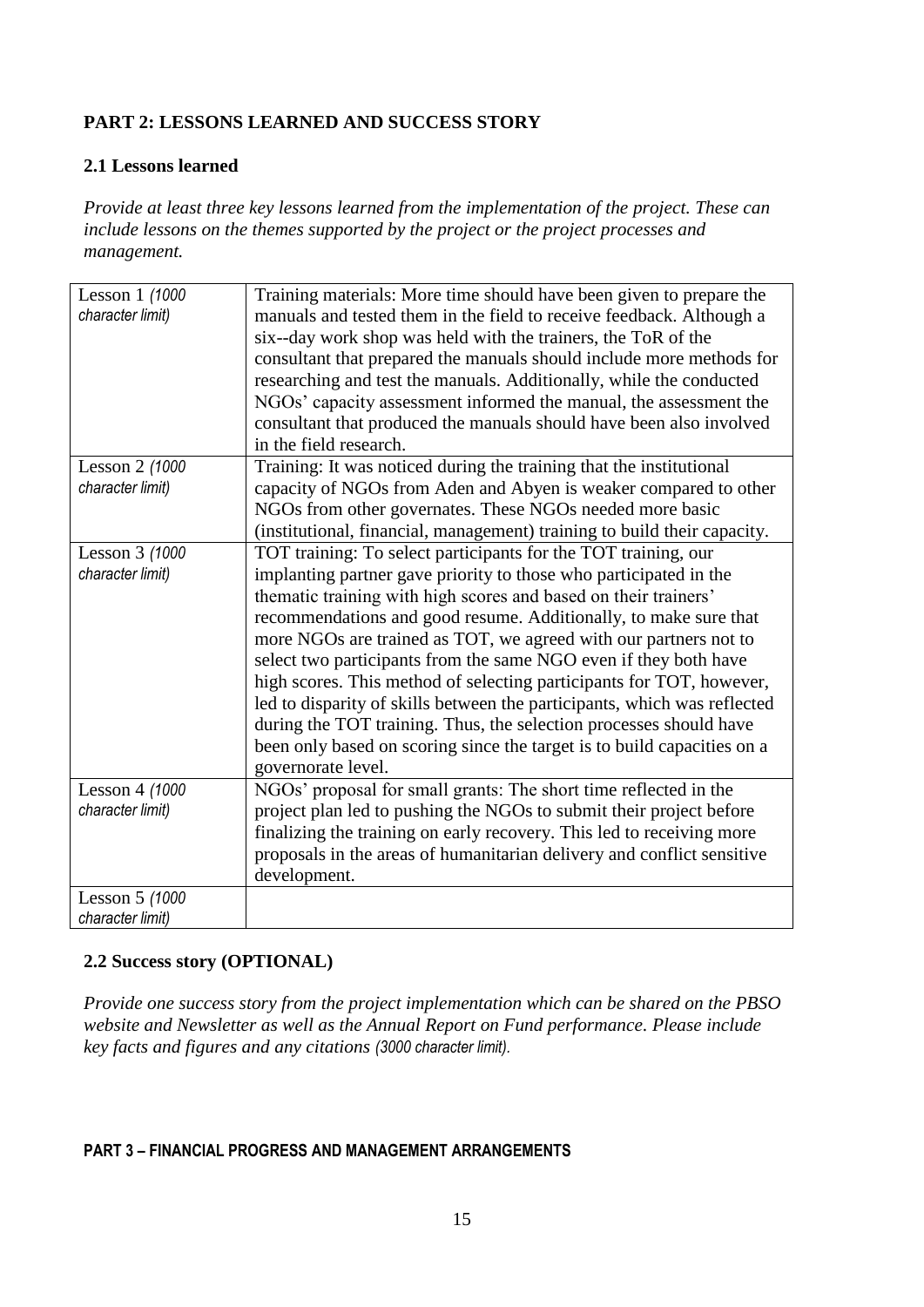# **3.1 Comments on the overall state of financial expenditure**

*Please rate whether project financial expenditures are on track, slightly delayed, or off track: on track*

If expenditure is delayed or off track, please provide a brief explanation (500 characters maximum):

Please provide an overview of expensed project budget by outcome and output as per the table below.<sup>5</sup>

| Output                                                                                     | Output name                                                                                         |              | Approved  | Expensed  | Any remarks on   |  |  |  |  |  |
|--------------------------------------------------------------------------------------------|-----------------------------------------------------------------------------------------------------|--------------|-----------|-----------|------------------|--|--|--|--|--|
| number                                                                                     |                                                                                                     | <b>RUNOs</b> | budget    | budget    | expenditure      |  |  |  |  |  |
|                                                                                            | Outcome 1: Governorate Based NGOs (GB NGOs) in Yemen are sustainable, reliable and                  |              |           |           |                  |  |  |  |  |  |
| professional partners, for the Government of Yemen, UN agencies and international partners |                                                                                                     |              |           |           |                  |  |  |  |  |  |
|                                                                                            | and thus increase the national capacity to: deliver aid to in need that cater to the distinct needs |              |           |           |                  |  |  |  |  |  |
|                                                                                            | of men, woman, girls and boys in need.                                                              |              |           |           |                  |  |  |  |  |  |
| Output 1.1                                                                                 | GBNGOs in                                                                                           | <b>UNDP</b>  | \$336,623 | \$278,099 |                  |  |  |  |  |  |
|                                                                                            | priority                                                                                            |              |           |           |                  |  |  |  |  |  |
|                                                                                            | conflict                                                                                            |              |           |           |                  |  |  |  |  |  |
|                                                                                            | affected                                                                                            |              |           |           |                  |  |  |  |  |  |
|                                                                                            | governorates                                                                                        |              |           |           |                  |  |  |  |  |  |
|                                                                                            | have the                                                                                            |              |           |           |                  |  |  |  |  |  |
|                                                                                            | capacity to                                                                                         |              |           |           |                  |  |  |  |  |  |
|                                                                                            | implement                                                                                           |              |           |           |                  |  |  |  |  |  |
|                                                                                            | high quality                                                                                        |              |           |           |                  |  |  |  |  |  |
|                                                                                            | conflict                                                                                            |              |           |           |                  |  |  |  |  |  |
|                                                                                            | sensitive                                                                                           |              |           |           |                  |  |  |  |  |  |
|                                                                                            | projects.                                                                                           |              |           |           |                  |  |  |  |  |  |
| Output 1.2                                                                                 | <b>GBNGOs</b>                                                                                       | <b>UNDP</b>  | \$75,600  | \$0       | Expenses for the |  |  |  |  |  |
|                                                                                            | implement                                                                                           |              |           |           | activity will be |  |  |  |  |  |
|                                                                                            | peacebuilding                                                                                       |              |           |           | reflected by end |  |  |  |  |  |
|                                                                                            | and conflict                                                                                        |              |           |           | of November.     |  |  |  |  |  |
|                                                                                            | sensitive                                                                                           |              |           |           |                  |  |  |  |  |  |
|                                                                                            | interventions                                                                                       |              |           |           |                  |  |  |  |  |  |
|                                                                                            | in target areas.                                                                                    |              |           |           |                  |  |  |  |  |  |
| Output 1.3                                                                                 | An online                                                                                           | <b>UNDP</b>  | \$26,250  | \$16,863  |                  |  |  |  |  |  |
|                                                                                            | pool of                                                                                             |              |           |           |                  |  |  |  |  |  |
|                                                                                            | accredited                                                                                          |              |           |           |                  |  |  |  |  |  |
|                                                                                            | <b>GBNGOs will</b>                                                                                  |              |           |           |                  |  |  |  |  |  |
|                                                                                            | be established                                                                                      |              |           |           |                  |  |  |  |  |  |
|                                                                                            | to facilitate                                                                                       |              |           |           |                  |  |  |  |  |  |
|                                                                                            | partnerships                                                                                        |              |           |           |                  |  |  |  |  |  |
|                                                                                            | of GBNGOs                                                                                           |              |           |           |                  |  |  |  |  |  |
|                                                                                            | with the                                                                                            |              |           |           |                  |  |  |  |  |  |
|                                                                                            | government,                                                                                         |              |           |           |                  |  |  |  |  |  |
|                                                                                            | national and                                                                                        |              |           |           |                  |  |  |  |  |  |

 $<sup>5</sup>$  Please note that financial information is preliminary pending submission of annual financial report to the</sup> Administrative Agent.

<u>.</u>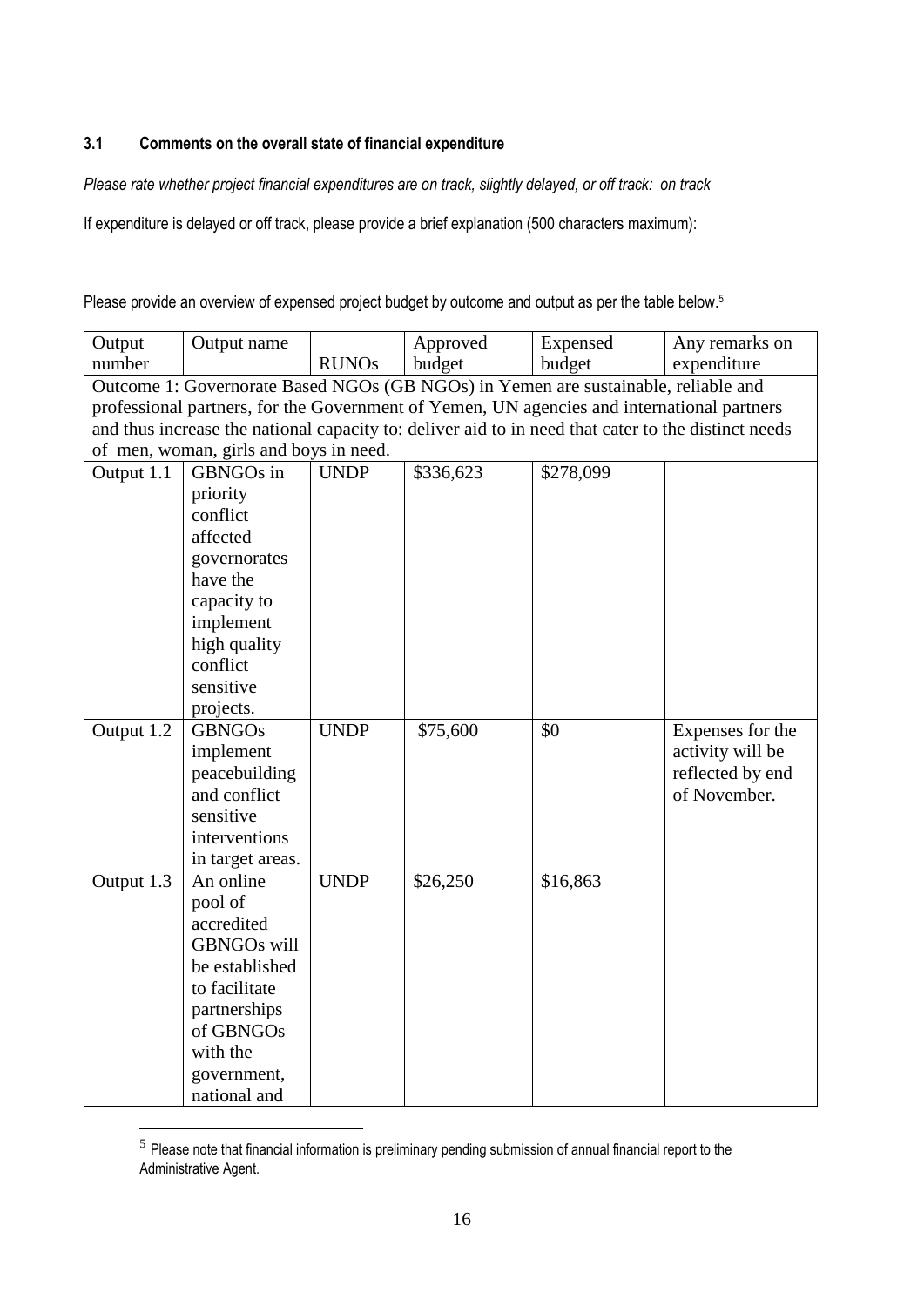|            | international<br>development |           |          |  |
|------------|------------------------------|-----------|----------|--|
|            | and                          |           |          |  |
|            | humanitarian                 |           |          |  |
|            | agencies.                    |           |          |  |
|            |                              |           |          |  |
|            |                              |           |          |  |
|            |                              |           |          |  |
|            | Management                   |           |          |  |
|            | and                          | \$116,550 | \$70,521 |  |
|            | monitoring of                |           |          |  |
|            | the project.                 |           |          |  |
| Outcome 2: |                              |           |          |  |
|            |                              |           |          |  |
| Output 2.1 |                              |           |          |  |
| Output 2.2 |                              |           |          |  |
| Output 2.3 |                              |           |          |  |
| Outcome 3: |                              |           |          |  |
| Output 3.1 |                              |           |          |  |
| Output 3.2 |                              |           |          |  |
| Output 3.3 |                              |           |          |  |
| Outcome 4: |                              |           |          |  |
| Output 4.1 |                              |           |          |  |
| Output 4.2 |                              |           |          |  |
| Output 4.3 |                              |           |          |  |
| Total:     |                              |           |          |  |

## **3.2 Comments on management and implementation arrangements**

*Please comment on the management and implementation arrangements for the project, such as: the effectiveness of the implementation partnerships, coordination/coherence with other projects, any South-South cooperation, the modalities of support, any capacity building aspect, the use of partner country systems if any, the support by the PBF Secretariat and oversight by the Joint Steering Committee (for PRF only). Please also mention if there have been any changes to the project (what kind and when); or whether any changes are envisaged in the near future* (2000 character maximum):

Scarcity of qualified implementing partners on the ground is one of the main constraints to the delivery of conflict sensitive assistance, in particular in the areas targeted by the project. The project has greatly invested in partnership with local implementing partners, Humanitarian Forum Yemen (HFY), to deliver on the ground. By utilizing project implementation modality through local partner, the project ensured timely delivery and overall management and monitoring responsibility. HFY is a non-profit organization represent humanitarian corporation/ foundations and is a network of 21 Yemeni National NGOs. The HFY is a coordinating body and functions as a network. It works mainly through its member and partner organizations. Generous feedback has also been received from humanitarian partners engaged in the relief and recovery response in Yemen, who highlighted that lack of qualified partners with access to conflict areas undermines the quality of conflict sensitive humanitarian efforts. The project has also sought and achieved close coordination with local authorities, community leaders and, as necessary, de facto authorities.